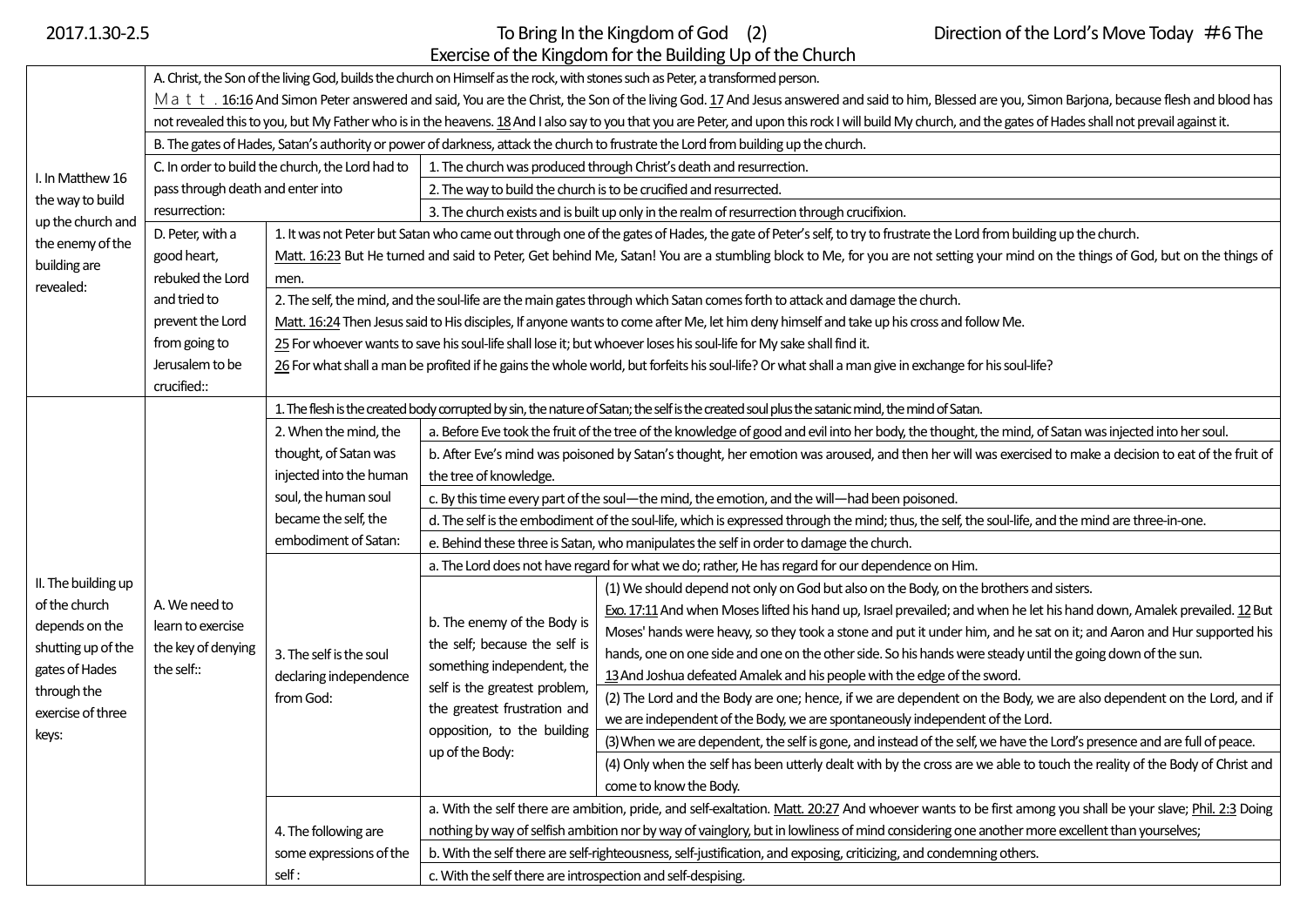|                     | A. We need to<br>learn to exercise<br>the key of denying<br>the self::    |                                                                                                                                                                                                | d. When we are in the self, we can be offended by the church, the leading ones, or the saints.          |                                                                                                                                                                 |  |
|---------------------|---------------------------------------------------------------------------|------------------------------------------------------------------------------------------------------------------------------------------------------------------------------------------------|---------------------------------------------------------------------------------------------------------|-----------------------------------------------------------------------------------------------------------------------------------------------------------------|--|
|                     |                                                                           |                                                                                                                                                                                                |                                                                                                         | e. With the self there are disappointment and discouragement.                                                                                                   |  |
|                     |                                                                           | f. With the self there are self-love, self-preservation, self-seeking, and self-pity.                                                                                                          |                                                                                                         |                                                                                                                                                                 |  |
|                     |                                                                           |                                                                                                                                                                                                | g. With the self there are murmurings and reasonings.                                                   |                                                                                                                                                                 |  |
|                     |                                                                           |                                                                                                                                                                                                | h. With the self there is natural affection (friendship) based on natural taste and preference.         |                                                                                                                                                                 |  |
|                     |                                                                           |                                                                                                                                                                                                | i. With the self there are the matters of being opinionated and dissenting.                             |                                                                                                                                                                 |  |
|                     |                                                                           |                                                                                                                                                                                                | j. When we are in the self, we are individualistic and independent.                                     |                                                                                                                                                                 |  |
|                     |                                                                           | 5. If we exercise the key of denying the self to lock up the                                                                                                                                   |                                                                                                         | a. If we can be offended, it is proof that we are full of self.                                                                                                 |  |
|                     |                                                                           | self, it would be impossible for us to be offended;                                                                                                                                            |                                                                                                         | b. If my self has been locked up, I will not be offended no matter what you do to me or how you treat me.                                                       |  |
|                     |                                                                           | blessed are those who are not offended:                                                                                                                                                        |                                                                                                         |                                                                                                                                                                 |  |
|                     |                                                                           | 6. We need to learn to exercise the key of denying the                                                                                                                                         |                                                                                                         | a. Whether a situation is for you or against you, whether the brothers love you or hate you, you must lock up the self.                                         |  |
|                     |                                                                           | self to lock up the self in every situation:                                                                                                                                                   |                                                                                                         | b. If the self is locked up, the church will be built up.                                                                                                       |  |
|                     | B. We need to<br>learn to exercise<br>the key of taking<br>up the cross:  | 1. To take up the cross simply means to take up the will                                                                                                                                       |                                                                                                         | a. The Lord Jesus was not forced to go to the cross, like a criminal; He was willing to go because the cross was God's will.                                    |  |
|                     |                                                                           | of God; the cross is God's will:                                                                                                                                                               |                                                                                                         | b. The Lord Jesus was willing to be crucified so that through His death, His life might be released to produce and build up                                     |  |
|                     |                                                                           | Matt. 26:39 And going forward a little, He fell on His face                                                                                                                                    |                                                                                                         | the church.                                                                                                                                                     |  |
|                     |                                                                           | and prayed, saying, My Father, if it is possible, let this cup                                                                                                                                 |                                                                                                         | c. The cross was a great suffering to the Lord, but He cared not for the suffering but for the fulfillment of God's purpose.                                    |  |
|                     |                                                                           | pass from Me; yet not as I will, but as You will.                                                                                                                                              |                                                                                                         |                                                                                                                                                                 |  |
| II. The building up |                                                                           | 2. Let himtake up his cross (Matt. 16:24) means that                                                                                                                                           |                                                                                                         | a. Our husband, wife, and children are God's will and are therefore our cross.                                                                                  |  |
| of the church       |                                                                           | we are not forced to bear the cross but that we willingly                                                                                                                                      |                                                                                                         | b. The one church is God's will, and every brother and sister in the church is God's will; thus, to bear the cross is to bear                                   |  |
| depends on the      |                                                                           | take it up:                                                                                                                                                                                    |                                                                                                         | the church and to bear all the saints so that we would have the genuine oneness.                                                                                |  |
| shutting up of the  |                                                                           | 3. We need not only to take up our cross but also to                                                                                                                                           |                                                                                                         | a. We have received the divine life through the Lord's crucifixion; now, in order to be built up in this life, we need to                                       |  |
| gates of Hades      |                                                                           | carry our cross, that is, to remain on the cross, keeping                                                                                                                                      |                                                                                                         | willingly and happily take up the cross.                                                                                                                        |  |
| through the         |                                                                           | our old man under the termination of the cross day by<br>day:                                                                                                                                  |                                                                                                         | b. We should not care for our taste, feeling, or consciousness; rather, we should care only for God's will, which is that we<br>would have the genuine oneness. |  |
| exercise of three   |                                                                           | 1. To save the soul-life is                                                                                                                                                                    | a. God created man as a soul with the need for enjoyment.                                               |                                                                                                                                                                 |  |
| keys:               | C. We need to<br>learn to exercise<br>the key of losing<br>the soul-life: | to please the self by                                                                                                                                                                          | b. Receiving God into his spirit and expressing God through the soul should be man's joy and amusement. |                                                                                                                                                                 |  |
|                     |                                                                           | allowing the soul to have                                                                                                                                                                      |                                                                                                         | c. The Lord Jesus lost the enjoyment of His soul in this age so that He might find His soul-life in the coming age; we must do the same.                        |  |
|                     |                                                                           | its enjoyment; to lose                                                                                                                                                                         |                                                                                                         | d. If we save our soul-life in this age, we will lose it in the coming age, but if we lose our soul-life in this age, we will find it in the coming age.        |  |
|                     |                                                                           | the soul-life is to lose the                                                                                                                                                                   |                                                                                                         | e. We need to love the Lord Jesus and to hate and deny our soul-life, not loving our soul-life even unto death.                                                 |  |
|                     |                                                                           | enjoyment of the soul:                                                                                                                                                                         |                                                                                                         |                                                                                                                                                                 |  |
|                     |                                                                           | 2. If we are willing to lose all our present soulish enjoyment for the Lord's sake, for the sake of the church, and for the sake of all the saints, others will be nourished by us and will be |                                                                                                         |                                                                                                                                                                 |  |
|                     |                                                                           | built up through us; this is not a suffering but a joy.                                                                                                                                        |                                                                                                         |                                                                                                                                                                 |  |
|                     |                                                                           | 3. If we lose our soul-life now for the Lord's sake, we will save it, and it will be saved, or gained, at the Lord's coming back.                                                              |                                                                                                         |                                                                                                                                                                 |  |
|                     |                                                                           | Heb. 10:39 But we are not of those who shrink back to ruin but of them who have faith to the gaining of the soul.                                                                              |                                                                                                         |                                                                                                                                                                 |  |
|                     |                                                                           | 4. The kingdom reward of sharing the King's joy in ruling over the earth in the manifestation of the kingdom depends upon whether we save our soul-life in this age or lose it.                |                                                                                                         |                                                                                                                                                                 |  |
|                     |                                                                           | 5. At the Lord's revelation, some believers will enter into the joy of the Lord, and some will suffer in weeping and gnashing of teeth; to enter into the Lord's joy is the salvation of our   |                                                                                                         |                                                                                                                                                                 |  |
|                     |                                                                           | souls.                                                                                                                                                                                         |                                                                                                         |                                                                                                                                                                 |  |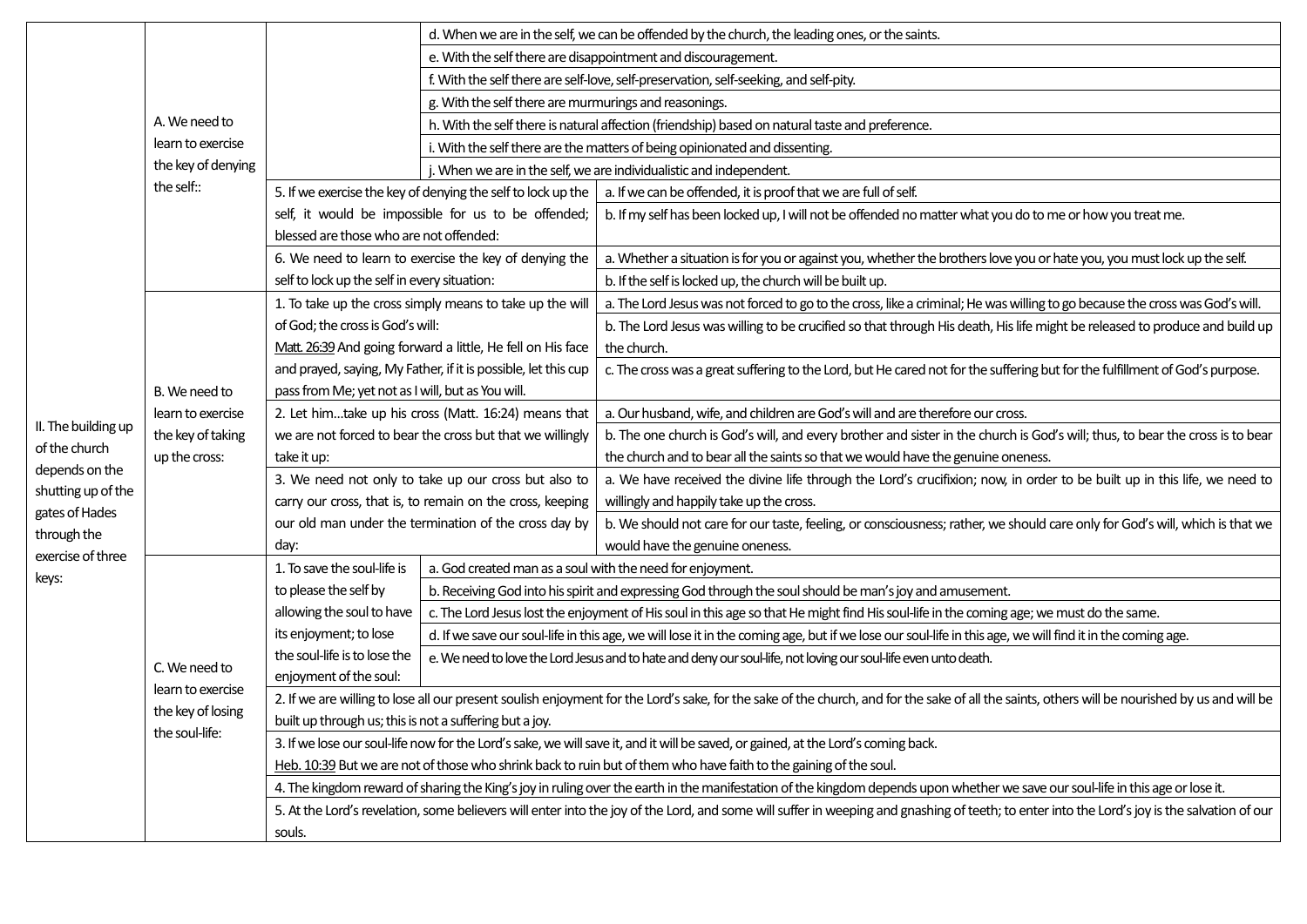Experience:  $(1)$ The gates are mentioned in verse 18 of Matthew 16, and the keys in verse 19. The enemy has the gates, but we have the keys....The enemy's gates are much bigger than the keys, but the gates are nonetheless under the control of the keys…Verses 21 through 26 not only expose the gates but also reveal the keys.

The first key is the denial of the self. Self is an open gate, but self-denial is the key that shuts it. The second key is the taking up of the cross. This means that the cross is a key to shut up the self, the soul, and the mind. The third key is the losing of the soul. Therefore, the three keys here are the denying of the self, the taking up of the cross, and the losing of the soul. Day by day we need to use these keys. Yes, Peter used the keys on the day of Pentecost and in the house of Cornelius. But we also need the three subjective keys found in this portion of the Word....The self, the soul, and the mind are three crucial subjective gates. If these subjective gates are locked, no principalities or powers will be able to come in.

Marriage life model: To build up a marriage life, the husband should love his wife and the wife should obey her husband. A husband loves his wife is like watering the plants every day, by pouring the affection and admiration in his wife every day. When the husband pours in the water, the wife's many problems will vanish away. The wife should also evaluate and support her husband. However, when trying to put these matters into practice, Satan's triple gates of self, soul, and mind will get in the way and make a fuss over the mutual misunderstandings, dissatisfaction, and irritation. Thanks be to the Lord. You are saved, and there are keys to control over enemy's gates. These keys are i) to deny the self, ii) to bear the cross, and iii) to lose the soul-life. To build up the marriage life is to use your three keys each day in small portions, and put the self, soul and mind under proper control. If you truly do this by faith and grace, you will be able to build up the marriage life and you will discoverthat you are getting great help from your spouse. Hallelujah!

②Because the self is something independent, the self is the greatest problem to the building up of the Body. We should be dependent not only on God but also on the Body, on the brothers and sisters. Whenever we are independent of the brothers and sisters, we are in the self, in the independent soul. For us today, being independent of the Body is equal to being independent of God. This is a matter not of doctrine but of experience. If you check with your experience, you will realize that when you were independent of the brothers and sisters, you had the sense that you were also independent of God. Likewise, when you were isolated from the brothers and sisters, you had the sense that you were also isolated from God… Having the Lord's presence depends on whether or not you are dependent on the Body and are rightly related to the Body. If you are rightly related to the Body, you will have the Lord's presence in every place. But if you are not rightly related to the Body, then no matter where you may be, you will not have the Lord's presence.

School life model (junior high, high school students): In order to have a blessed school life, you need to go to school with the Lord's presence. Empirically speaking, the Lord's presence depends on whether you depend on the body and live the body life. Not any and every individual can oppose Satan, but the body overcomes Satan. Be sure to live in the body life. Therefore, you need to: i) Pray-read the word and pray for your school life with the brothers and sisters, every morning 7 times a week. ii) Attend a family meeting for yourself for 15 to 30 minutes each week. iii) Join the youth gathering on Saturday and enjoy the Lord together. iv) Consecrate the morning on the Lord's Day for the Lord and participate in the Lord's meeting for youth. If you carry out such body life, the Lord's presence will be with you abundantly over time. The Lord's presence protects you from all temptations and the trials you cannot bear. For example, in order to be protected from your depraved classmates with insidious bullying by Satan's agitation and from the temptation of fallen sin, you need the Lord's presence. When many people encountering such situation with unbearable trials, they become extremely weak, and are corrupted by falling into the temptation. But thanks for the protection of the Lord's presence. Enjoy the Lord's presence in the body life, trust in the Lord, and have a blessed school life. Amen!

③We may talk a great deal about the building. However, when certain things take place to touch us, the self is open. Because we are open to Hades, something from Hades— Satan—comes out. How we need to use the key of self-denial to lock the self! The way to keep from being offended by others is to lock up yourself by denying yourself. Blessed are those who are not offended… If my self has been locked up, I will not be offended no matter what you do to me or how you treat me. To be disappointed is a proof that you are in the self… If the self is locked up, we shall have the building. If you exercise the key of self-denial, others may be offended, but you will not be offended. Instead, you will be built up because the self in you has been locked up. We all need to use the prevailing key of self-denial to lock the self, the soul, and the mind. Otherwise, the building up of the church will be frustrated.

Business life model: You need to be properly guided by the Lord in the important aspects of your business life, or in the stage of your career change. However, when you are in such important stage, the self comes out easily. The gate of the self is actually the gate of Hades, from which Satan comes out. And Satan uses the self to guide you in the wrong direction. Use the "self-denial", which is the key to actually close the gate of Hades. Call the name of the Lord, take the grace and reject self that is independent from God. Then Satan will not come out and the Lord's grace will guide you to the gate of righteousness. In order to carry out this matter, you need to pray-read the Word and be revived every morning before you meet the various types of trials at work. When in the morning, youmay be tired still but never skip the every morning revival, thinking that it would be better to sleep for an extra 15 minutes than getting up to pray. How can you say that the trial will not come and the gate will not be opened on that day when you are off guard? In order to live a spiritual and sanctified life, Chapter 5 of 1Thessalonians has the saying as follows:

15 See that no one repays anyone evil for evil, but always pursue what is good both for one another and for all. 16 Always rejoice, 17 Unceasingly pray, 18 In everything give thanks; for this is the will of God in Christ Jesus for you. 19 Do not quench the Spirit;

The key to the success of business life is to utilize your spirit, pray constantly, maintain the joy, and give thanks to everything by using the key of self-denial to close off the gate of Hades.